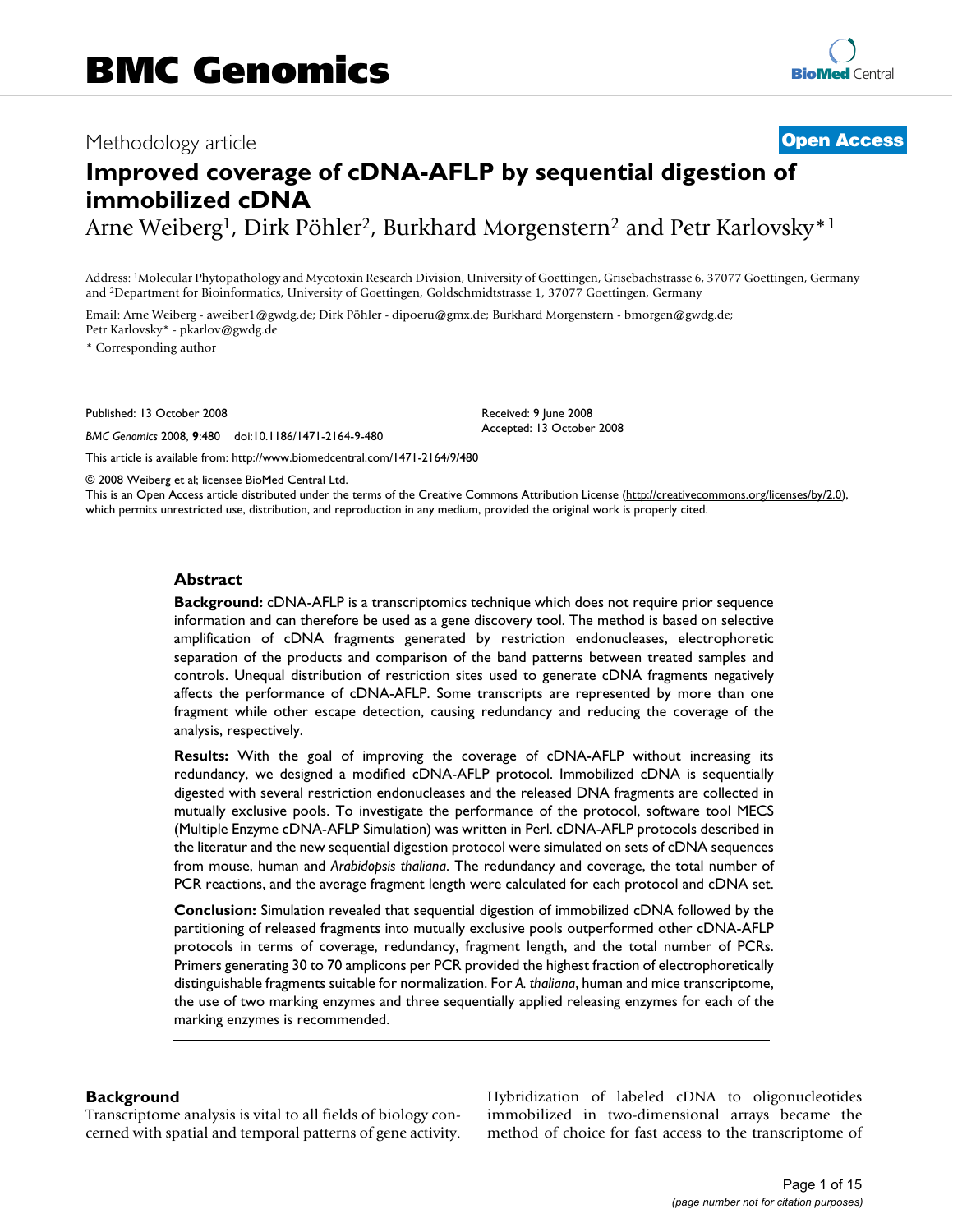model organisms. A disadvantage of DNA microarrays is that they belong to closed-end methods, which only work with known genes. A growing need for open-end transcriptomics and transcriptome analysis-based gene discovery tools inspired the development of transcript analysis techniques relying on the electrophoretic separation of amplified cDNA fragments.

Two major strategies dominate cDNA fragment patternbased transcriptomics. PCR primed by oligo(dT) in conjunction with short, random primers annealing at a very low temperature is the basis of cDNA Differential Display invented by Liang and Pardee [1], while digestion of cDNA with restriction endonucleases followed by the attachment of double-stranded adapters and specific amplification of subsets of these fragments, originally developed for genome fingerprinting [2], is used in cDNA-AFLP (Amplified Fragment Length Polymorphism of cDNA) [3-6]. The latter method gained popularity after radioactive labels attached to primers [2,3,5] or incorporated into the product as phosphorylated nucleotides [7] were replaced by fluorescent dies [4,6]. Software that facilitates the analysis of a large number of cDNA-AFLP electropherograms was developed available (e.g., [8]). Because fragments serving as PCR templates are terminated by adapters that provide specific binding sites for primers and because the amplification takes place under stringent conditions, mispriming is limited. The higher reproducibility of cDNA-AFLP vs. cDNA Differential Display is accompanied by a higher complexity of experimental protocol. Both cDNA Differential Display and cDNA-AFLP are often used as gene discovery tools because fragments of interest can be extracted from the electrophoretic matrix and sequenced.

Detection of a particular transcript by cDNA-AFLP depends on the presence of recognition sites for restriction endonucleases in the complementary DNA sequence. On the other hand, the same transcript may generate several cDNA-AFLP signals when more than one several enzyme combinations are used. As the cost of the experiment depends on the number of primer combinations used, it is desirable to optimize the method for minimal redundancy and to minimize the number of PCR reactions. In addition, it is desirable to maximize fragment length in order to obtain more informative sequences. To this end, we suggest a modified cDNA-AFLP protocol based on sequential digestion of cDNA immobilized on a solid matrix, followed by the partitioning of the released fragments into mutually exclusive pools that serve as template for PCR.

The performance of different cDNA-AFLP protocols can be compared by computer simulations. Several programs are available for the simulation of cDNA-AFLP. GenEST [9,10] links sequence information to cDNA-AFLP patterns, predicting fragments generated from known transcripts and identifying transcripts that match experimentally detected fragments. Kivioja's software [11], AFLPinSilico [12,13], InSilico AFLP [14,15], InSilico Simulation [16,17], and the commercial software ReComb (Keygene, Wageningen, Netherlands) simulate cDNA-AFLP analysis for one enzyme pair and a set of cDNA sequences given as input. Kivioja's software also optimizes the number of selective nucleotides in PCR primers, which affects both the quality of band patterns and the number of PCRs, reducing the experimental effort by 25–50%. AFLPinSilico was used to compare the efficiency of enzyme pairs and their combinations with respect to transcript coverage, fragment size, and the proportion of 3'-untranslated regions [5,18]. Breyne et al. [5] calculated that a maximum coverage of 60% could be achieved for 5000 full-length cDNA sequences from *Arabidopsis thaliana* for a single enzyme pair. The use of a second enzyme pair increased the coverage to over 80%, but the redundancy was not determined.

Neither of the tools listed above is suitable for simulating the modified cDNA-AFLP protocol described in this work. We therefore developed a tool called MECS (Multiple Enzyme cDNA-AFLP Simulation) and used it to optimize the number and order of restriction enzymes in our protocol and to compare the protocol with other cDNA-AFLP systems in terms of coverage, redundancy, and experimental effort. We used sets of cDNA sequences from *Arabidopsis thaliana*, mouse, and human.

#### **Results and discussion** *New cDNA-AFLP protocol based on sequential digestion of immobilized cDNA*

Our improvement of the cDNA-AFLP protocol, based on a multiple restriction digestion applied sequentially on immobilized cDNA, is depicted in Fig. 1. The procedure starts with binding anchored oligo(dT) primers to a column. We use biotinylated primer of the sequence Biotin-GAGAGAGCGGCCGCGAGAGATTTTTTTTTTTTTTTTTTT

TV and reaction tubes coated with streptavidin, but any immobilized oligo(dT) nucleotide should work. mRNA is hybridized to the primer, followed by a washing step that removes RNA species not possessing poly(A)-sequences. Double-stranded cDNA is synthesized using established protocols while the immobilized oligonucleotide serves as primer for the first strand. cDNA immobilized on the column is digested with the first restriction enzyme (called "marking enzyme A"), and released fragments are removed by washing [19]. This step eliminates redundancy within fragment pools originating from the same column [5]. A second digestion is performed with another restriction enzyme ("releasing enzyme 1"), and the DNA fragments are collected for amplification as pool 1 (Fig.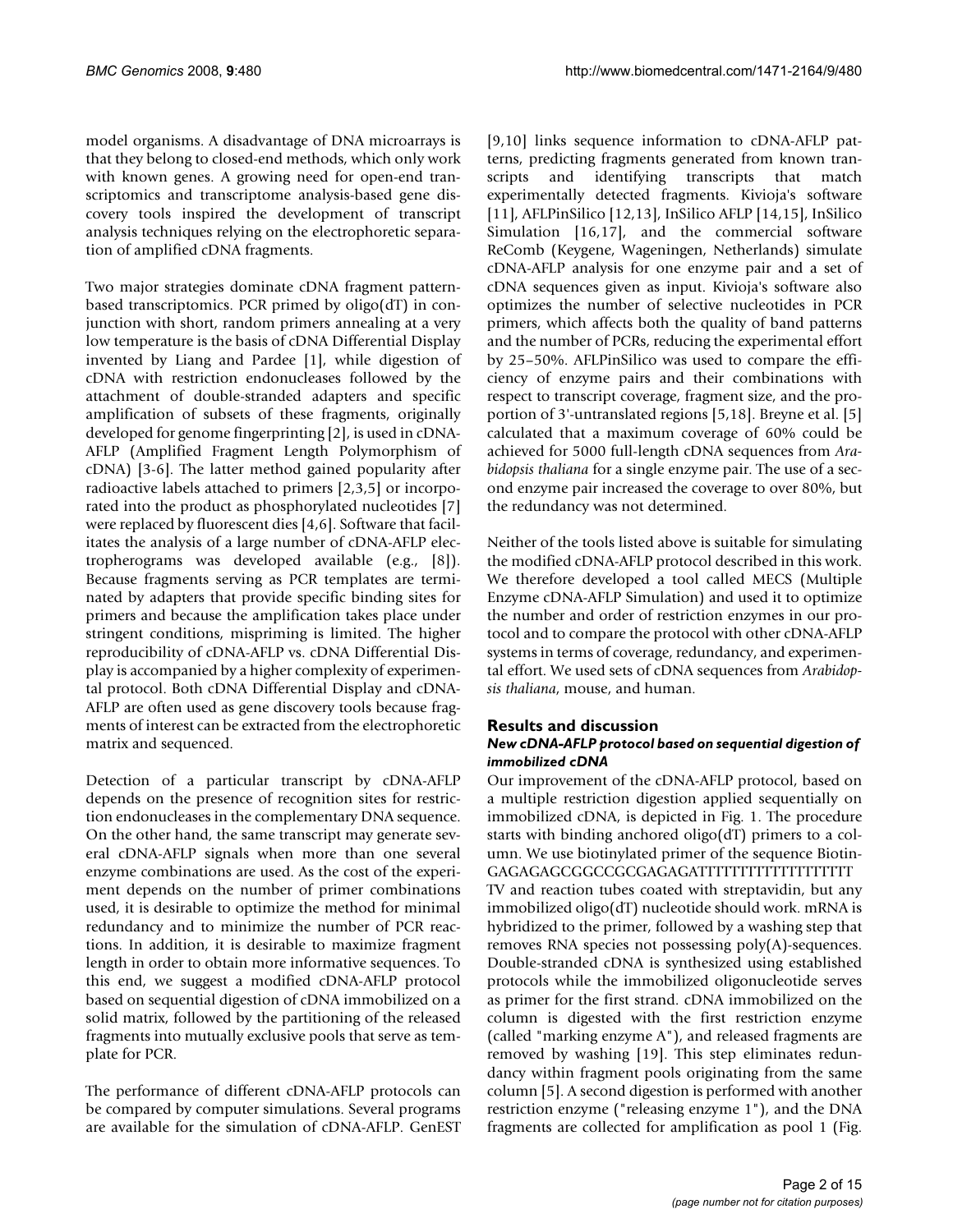

#### **Figure 1**

**Protocol for sequential digestion cDNA-AFLP**. Biotinylated cDNA molecules are bound to streptavidin matrix. Each combination of a marking enzyme (A and B) with a releasing enzyme (one to six) generates a cDNA fragment pool.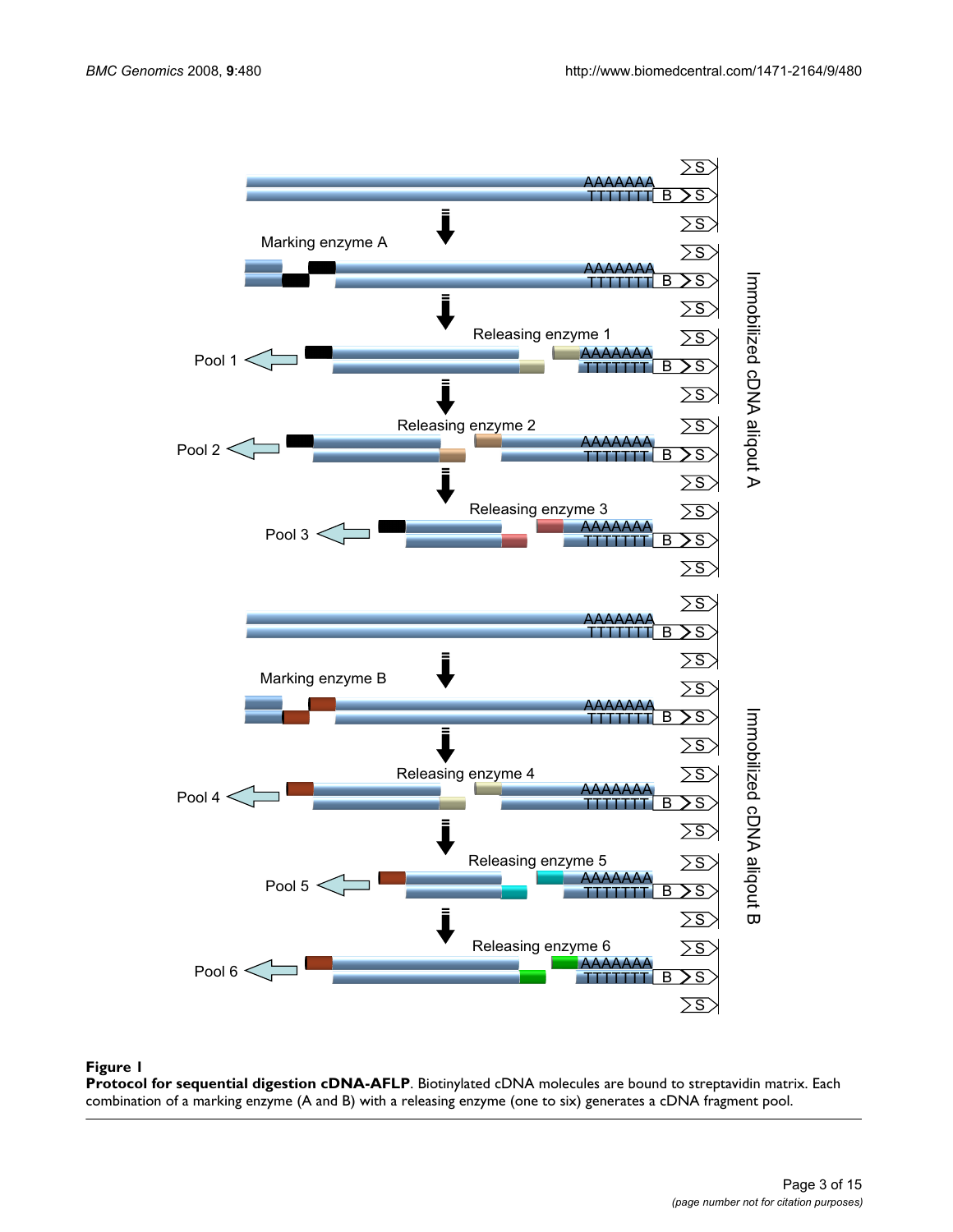1A, step 2). The fraction of transcripts covered by this pool corresponds to the coverage of classical cDNA-AFLP protocols [3]. A third restriction enzyme ("releasing enzyme 2") is applied, generating pool 2 (Fig. 1A, step 3). The consecutive application of several releasing enzymes to immobilized cDNA improves the coverage, because fragments lacking recognition sequence for the first releasing enzyme may be cleaved by one of the following enzymes. The redundancy among pools originating from the column remains zero, because the first releasing enzyme that digests the fragment removes the end generated by the marking enzyme, which is necessary for adapter ligation and amplification [2]. The following releasing enzymes might digest cDNA left on the column, but the released fragments will not be amplified. As a result, we amplify only fragments delimited by cleavage sites for the marking enzyme at the 5' end with respect to the original mRNA and one of the releasing enzymes at the 3' end. For each cDNA, at most one such fragment is amplified.

cDNA fragments lacking recognition site for marking enzyme A escape detection in fragment pools originating from the first column. We therefore extended the protocol by immobilizing a second aliquot of mRNA on another column and repeating the procedure with a different marking enzyme designated B. This strategy improves coverage but it also causes redundancy, unless compensatory measures are taken (see below). Transcripts with recognition sites for both marking enzymes and for at least one of the releasing enzymes applied to each column will be represented in two pools.

Theoretically, redundancy could be completely eliminated and coverage improved by implementing additional steps. In principle, concomitant digestion of cDNA immobilized on all columns with all marking enzymes would eliminate redundancy completely. The reason is that a cDNA molecule containing recognition sequences for several marking enzymes would be "visualized" only by the enzyme that cleaves closest to its 3' end. Fragments of this cDNA would not appear in the pools from the other marking enzymes. If all marking enzymes are applied to all columns, the choice of the marking enzyme recognition sequence (DNA ends) used for the ligation is determined merely by the choice of the adapters. If the set of the releasing enzymes is identical for all marking enzymes, one column can be used for all digestions. A drawback of this strategy is that the average size of cDNA-AFLP fragments will be reduced, generating less informative sequences. For example, a concomitant digestion with two marking enzymes that cleave with frequencies  $f_1$  and  $f<sub>2</sub>$  will generate immobilized fragments of an average length

$$
L_{\text{conc}} = 1/[2*(f_1 + f_2)],
$$

while separate digestion on two columns will lead to immobilized fragments of the average length

$$
L_{\text{sep}} = (f_1 + f_2) / [4 * f_1 * f_2].
$$

(The estimates hold under the assumption that cDNA molecules are much longer than the average length of fragments produced by both enzymes.) The reduction of the length of the immobilized cDNA fragments generated by marking enzymes applied concomitantly increases the chance that a fragment will not be cleaved by any releasing enzyme and will therefore escape detection. On the other hand, the same cDNA molecule might be detected twice when marking enzymes are applied separately. This redundancy might be useful if the sequence of the longer fragment is informative while the sequence of the shorter fragment is entirely non-coding. If both marking enzymes are applied concomitantly, only the shorter fragment can be detected. An optimal strategy, which will be a compromise between redundancy suppression and fragment length maximization, can be found by simulation if the cDNA sequences are known.

While a pre-digestion of immobilized DNA with all marking enzymes is sufficient to completely eliminate redundancy, it impairs the coverage. After the digestion with marking enzymes, cDNA sequences that remain on the column and that lack recognition sites for any releasing enzyme will escape detection. The higher the number of marking enzymes concomitantly used, the shorter will be the fragments left on the column, and the more of them will be depleted of sites for the releasing enzymes. Sequences bound on the column that are terminated by sites for marking enzymes but that do not possess recognition sites for releasing enzymes can theoretically be recovered. To this end, adapters can be ligated to on-column bound DNA after the last releasing enzyme treatment, and fragments can be amplified with one primer complementary to the adapter and the other primer complementary to the signature sequence incorporated into the 3' terminus of cDNA via oligo(dT) primer. (For example, primer GAGAGAGCGGCCGCGAGAGA would be suitable for the biotin-labeled poly(dT)-oligonucleotide used in our work; see above.) Therefore, the extension is not included in cDNA-AFLP simulations described below.

### *Optimization of the number of marking enzymes*

The purpose of using multiple marking and releasing enzymes in our modification of the cDNA-AFLP protocol was to improve the coverage. The effect of the number of marking enzymes on coverage was investigated by computer simulations. High-quality cDNA sequence data from NCBI Reference Sequence collection for human, *Arabidopsis thaliana*, and mouse were used (Tab. 1). For the selection of marking and releasing enzymes, a list of target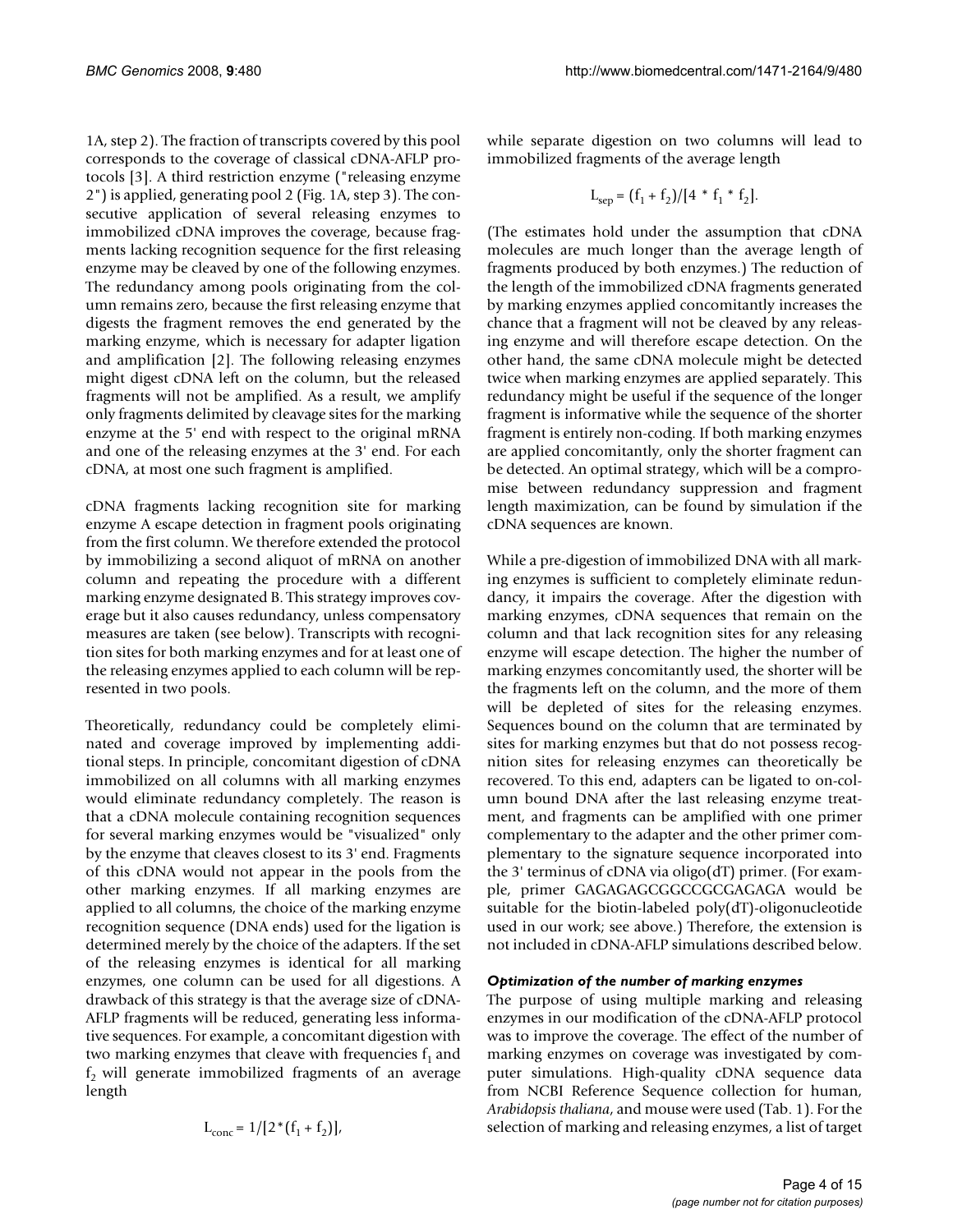sequences of 18 enzymes (Tab. 2) with four- and fivenucleotides recognition sequences was used as input for software tool MECS (see below). The number of marking enzymes ranged from one to four while two releasing enzymes were used in all simulations.

In the first part of the calculation, MECS determined the fraction of sequences in which the recognition sequence(s) for at least one marking enzyme occurred at a distance of at least 40 bp from the 3' end of the cDNA. The marking enzyme with the highest occurrence in this set was then used for simulations. When several marking enzymes occurred with the same frequency, the enzyme(s) that digested the largest fraction of sequences more than once was selected as marking enzyme(s). Using this marking enzyme(s), MECS calculated the coverage and redundancy of cDNA-AFLP for all combinations of two releasing enzymes taken from the list in Tab. 2. Coverage and redundancy for the releasing enzyme combination with the highest coverage (and lowest redundancy when several combinations provided equal coverage) are shown in Fig. 2. Increasing the number of marking enzymes from one to four improved the coverage, but the improvement per added enzyme declined with the number of marking enzymes. At the same time increasing the number of marking enzymes dramatically increased redundancy (Fig. 2).

Depending on the demands for coverage and the acceptable level of redundancy, choosing one to three marking enzymes appears a reasonable compromise. It must be pointed out that the coverage values in Fig. 2 were obtained for the most suitable combinations of marking and releasing enzymes selected from a set of 18 restriction endonucleases. If such an optimization is not possible because sequence data are not available, a lower coverage should be expected. For example, the coverage was as low as 12% (one marking enzyme), 32% (two marking enzymes), and 45% (three marking enzymes) for the worst enzyme combinations for the mouse cDNA set.

### *Comparison of cDNA-AFLP protocols*

Five cDNA-AFLP protocols were compared for each cDNA sequence collection: classical protocols with one and two enzyme pairs (coverage was calculated using a merge of both fragment sets in the latter case); sequential digestion protocol with two and three releasing enzymes; and a "flip-flop" strategy, in which marking and releasing enzymes swap their roles. This strategy was first described by Fukumura et al. [18] as an improvement of cDNA-AFLP protocol that eliminates redundancy.

The results of the comparison are shown in Tab. 3. Concerning the coverage, the sequential digestion protocol was superior. Comparing the best enzyme combinations, sequential digestion provided a coverage 6–11% (two

| Organism                | <b>EST</b> database     | <b>FASTA file size</b><br>(MB) | No. ESTs | <b>Nucleotide</b><br>letters | Ø EST length<br>(nucleotides) | Ambiguous bases/<br>1000 nucleotides |
|-------------------------|-------------------------|--------------------------------|----------|------------------------------|-------------------------------|--------------------------------------|
| Arabidopsis<br>thaliana | Complete<br>UniGene set | 48.1                           | 29215    | 42.9 E06                     | 1467                          | $0.9 E - 01$                         |
|                         | NM_RefSeq<br>sequences  | 28.9                           | 16710    | 26.8 E06                     | 1606                          | 2.6 E-04                             |
| Mus musculus            | Complete<br>UniGene set | 108.0                          | 66691    | 93.9 E06                     | 1439                          | 0.94                                 |
|                         | NM_RefSeq<br>sequences  | 14.4                           | 4044     | 14.1 E06                     | 3067                          | $1.3 E-02$                           |
| Homo sapiens            | Complete<br>UniGene set | 131.1                          | 85967    | 114.5 E06                    | 1335                          | 0.73                                 |
|                         | NM_RefSeq<br>sequences  | 24.9                           | 6537     | 24.5 E06                     | 3746                          | $0.4 E-02$                           |

**Table 1: EST sequence datasets**

UniGene ESTs of Arabidopsis Build #58, mouse Build #162 and human Build #201 all from the NCBI library collection were chosen as test sequences and used for the simulation of different cDNA-AFLP protocols. RefSeq sequences with a \_NM identifier provided a subset of high quality ESTs in terms of length and undefined nucleotides.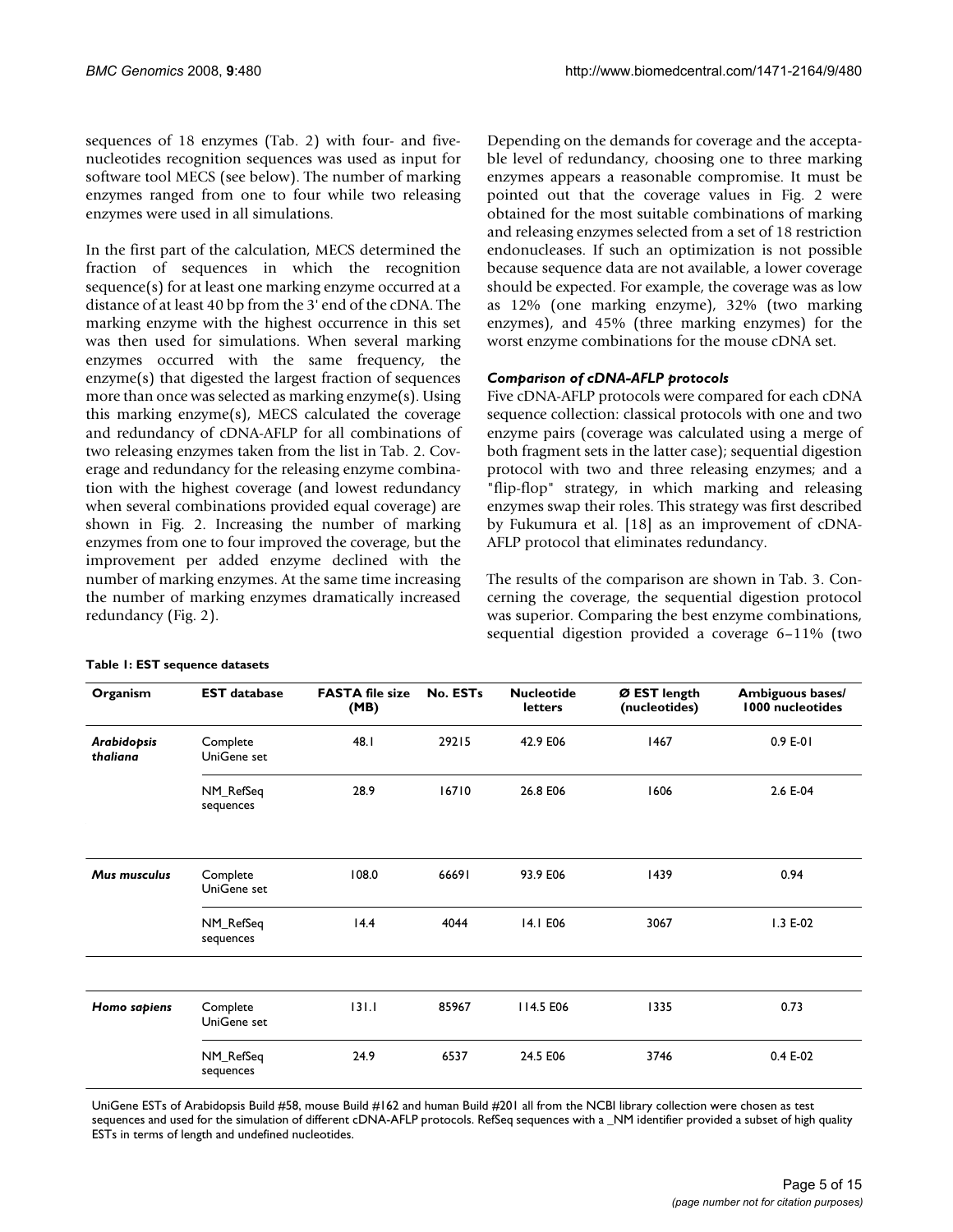|                         | <b>Restriction enzyme</b> | <b>Recognition site</b> | Occurrence in RefSeq EST sets (%) |              |              |
|-------------------------|---------------------------|-------------------------|-----------------------------------|--------------|--------------|
|                         |                           |                         | Arabidopsis thaliana              | Homo sapiens | Mus musculus |
| $\mathbf{I}$            | Mbol                      | tGATC                   | 97.2                              | 98.8         | 82.5         |
| $\overline{2}$          | Hpall                     | CtCGG                   | 84.4                              | 93.3         | 64.7         |
| 3                       | <b>HinPII</b>             | GtCGC                   | 60.3                              | 89.4         | 61.7         |
| $\overline{\mathbf{4}}$ | Csp6I                     | GtTAC                   | 87.9                              | 97.5         | 81.4         |
| 5                       | Taql                      | <b>TtCGA</b>            | 95.3                              | 89.4         | 64.2         |
| 6                       | Tasl                      | tAATT                   | 97.5                              | 98.2         | 80.2         |
| $\overline{7}$          | Msel                      | TtTAA                   | 96.3                              | 97.2         | 78.9         |
| 8                       | Fatl                      | tCATG                   | 96.4                              | 99.7         | 83.5         |
| 9                       | Mael                      | CtTAG                   | 88.6                              | 95.1         | 76.3         |
| $\overline{10}$         | Maell                     | AtCGT                   | 86.7                              | 92.0         | 64.8         |
| $\mathbf{H}$            | Apol                      | RtAATTY                 | 82.7                              | 86.2         | 68.5         |
| 12                      | BstYl                     | <b>RtGATCY</b>          | 80.0                              | 90.5         | 70.4         |
| 13                      | Acyl                      | GRtCGYC                 | 37.8                              | 70.3         | 46.4         |
| 4                       | BmeT1101                  | <b>CYtCGRG</b>          | 49.6                              | 79.3         | 52.8         |
| 15                      | Cfr101                    | <b>RtCCGGY</b>          | 49.6                              | 68.6         | 45.1         |
| 16                      | Cfrl                      | <b>YtGGCCR</b>          | 45.3                              | 90.3         | 68.7         |
| 17                      | <b>BsaWI</b>              | WtCCGGW                 | 64.1                              | 60.1         | 44.2         |
| 8                       | Tatl                      | WtGTACW                 | 63.5                              | 86.8         | 72.7         |

#### **Table 2: Restriction enzymes used for simulations**

All these restriction enzymes are commercially available, supplying companies can be found on the REBASE [23] homepage. Frequency of occurrence in EST sets were calculated using NCBI Reference Sequence collections without repetition, sequences containing more than one copy of a recognition site counted only once.

releasing enzymes) or 9–13% (three releasing enzymes) better than the next best protocol. The redundancy of the sequential digestion was comparable with that of the classical protocol with two enzymes for human and mouse data but was markedly less than redundancy of the classical protocol for *Arabidopsis* data. cDNA fragments generated with the sequential protocol were longer than fragments resulting from the classical protocol with two enzymes for human and mouse data, but shorter for *Arabidopsis* data. The flip-flop strategy generated the shortest fragments in all three data sets.

Increasing the number of releasing enzymes from two to three in the sequential digestion only marginally improved performance and is therefore not recommended. It appears that the classical protocols should be abandoned: the one-enzyme variant has inferior coverage, and the use of two enzymes improved the coverage to the same level as the flip-flop protocol, but in contrast to the latter incurred a relatively high redundancy. The flip-flop protocol generated shorter fragments and provided lower coverage than the sequential digestion protocol with two releasing enzymes, but it completely eliminated redun-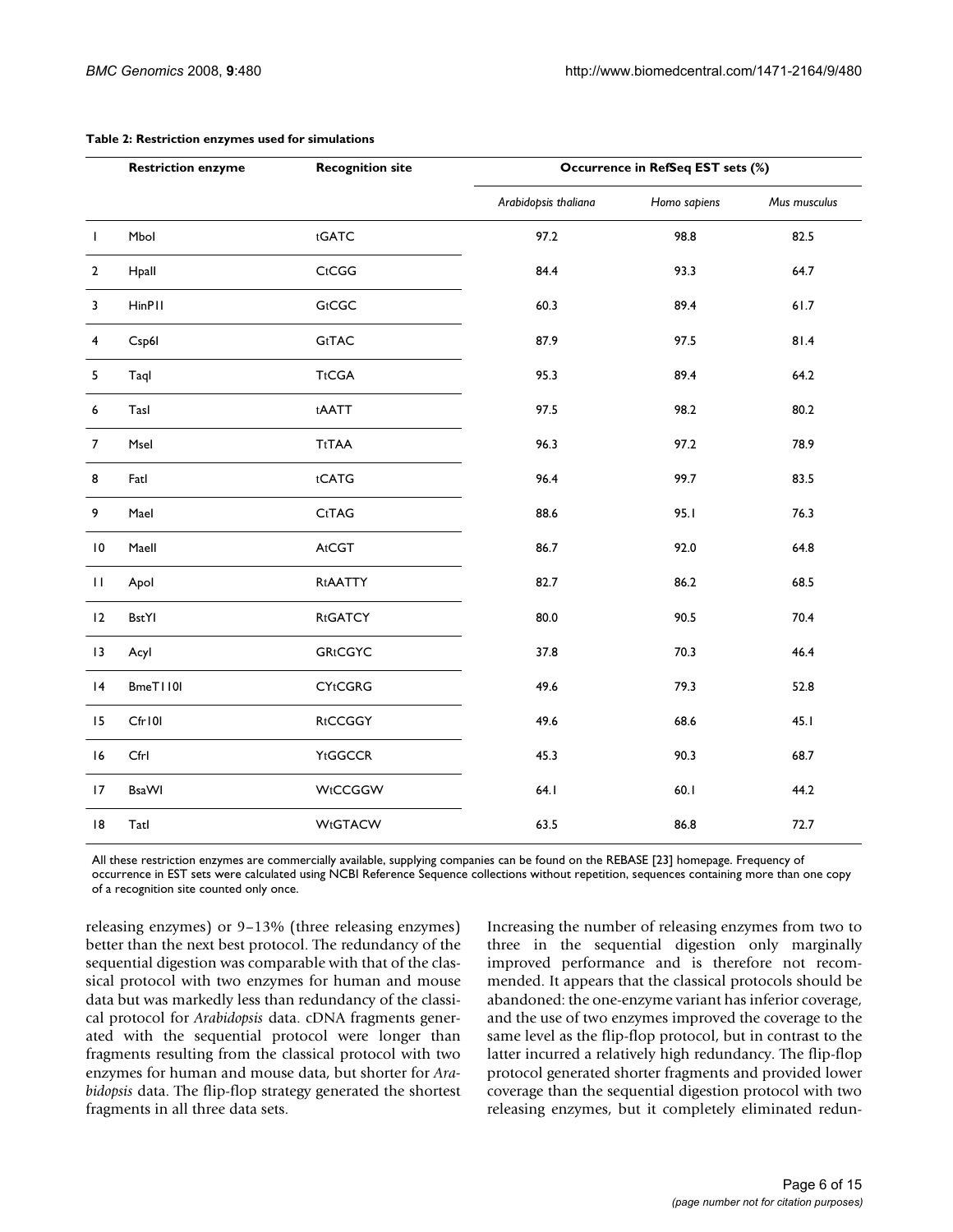

#### **Figure 2**

**Effect of the number of marking enzymes on coverage and redundancy**. For each of the RefSeq EST set (Tab. 1), enzyme combinations leading to the best coverage in sequence digestion protocol with two releasing enzymes were used for simulation with MECS. Coverage (filled symbols) and redundancy (open symbols) were plotted against the number of marking enzymes. Triangles connected with dashed lines: mouse; squares connected with dotted lines: human; circles connected with full line: *Arabidopsis*.

dancy, significantly reducing the effort for the amplification and separation. The experimenter may chose between flip-flop and sequential digestion depending on his/her demands and resources. It is important to note that ranking of cDNA-AFLP protocols by performance differed with the source of sequence data. This may reflect species-specific differences in the frequency of relevant recognition sequences for restriction enzymes, but the quality of sequence data also affects protocol performance (see section 6).

A widely used cDNA-AFLP protocol is the one published by Breyne et al. [5]. It is based on cDNA immobilized on magnetic beads and uses BstYI and MseI as the marking and releasing enzymes, respectively. Our simulations of this protocol on *A. thaliana*, human, and mouse EST sets predicted a coverage of 49, 56, and 51%, respectively. Breyne et al. [5] simulated the protocol on 5000 *A. thaliana* ESTs and calculated a coverage of 60%. Using the sequential digestion protocol with the best combinations of enzymes listed in Tab. 3 resulted in coverage of 78% for *A. thaliana*, 85% for human, and 87% for mouse.

#### *Minimizing experimental effort*

#### *Fragment pool size, the number of PCR reactions, and the proportion of analyzable fragments*

A cDNA-AFLP fragment pool is the set of fragments washed from the column after treatment with a releasing enzyme and ligated to compatible adapters. The number of fragments in a pool is usually much larger than can be resolved by electrophoresis. A central principle of AFLP is to partition these fragments into subsets by PCR, using primers consisting of a sequence complementary to the adapters with N additional nucleotides attached to the 3' end (so called selective nucleotides [2]). All  $4<sup>N</sup>$  combinations of N selective nucleotides must be used for each fragment pool to visualize all fragments that may occur in the pool. In this way, PCR divides fragment pools into 4N sets. Each additional nucleotide at the 3' end of the primer reduces the number of amplified fragments approximately four times while multiplying the number of PCR reactions by four. The total number of PCR reactions required for the analysis of fragment pools determines the experimental effort.

Fragments of the same size co-migrate during electrophoresis. A change in the intensity of a fragment within a group of co-migrating bands may remain undiscovered, particularly when the fragment is derived from a scarce transcript. The probability of co-migration grows with the number of fragments in a PCR reaction. On the other hand, using too many selective nucleotides increases the number of PCR reactions. Moreover, it may impair the normalization of signal intensities, which is required when cDNA-AFLP profiles are analyzed quantitatively. The normalization algorithm we use is based on trimmed means rather than on the total or average intensities, because fragments of transcripts affected by the treatment have to be excluded from the calculation of a normalization factor [20]. The algorithm requires that a minimal number of analyzable fragments are present in an electrophoresis lane. We set this number to 20 and excluded patterns (products resulting from a single PCR reaction) consisting of fewer then 20 fragments.

#### *Estimating the optimal number of selective nucleotides for PCR primers*

To determine the optimal number of selective nucleotides N, we need to know the size of the fragment pool that will be partitioned by PCR and the optimal number of products per PCR reaction. The probability of co-migration during electrophoresis increases with decreasing N, while the probability that a PCR reaction will generate fewer than 20 products grows with N. To determine the optimal number of PCR reactions, we simulated cDNA-AFLP with the sequential digestion protocol for two marking and two to three releasing enzymes. Enzyme combinations were randomly selected from Tab. 2. PCR was simulated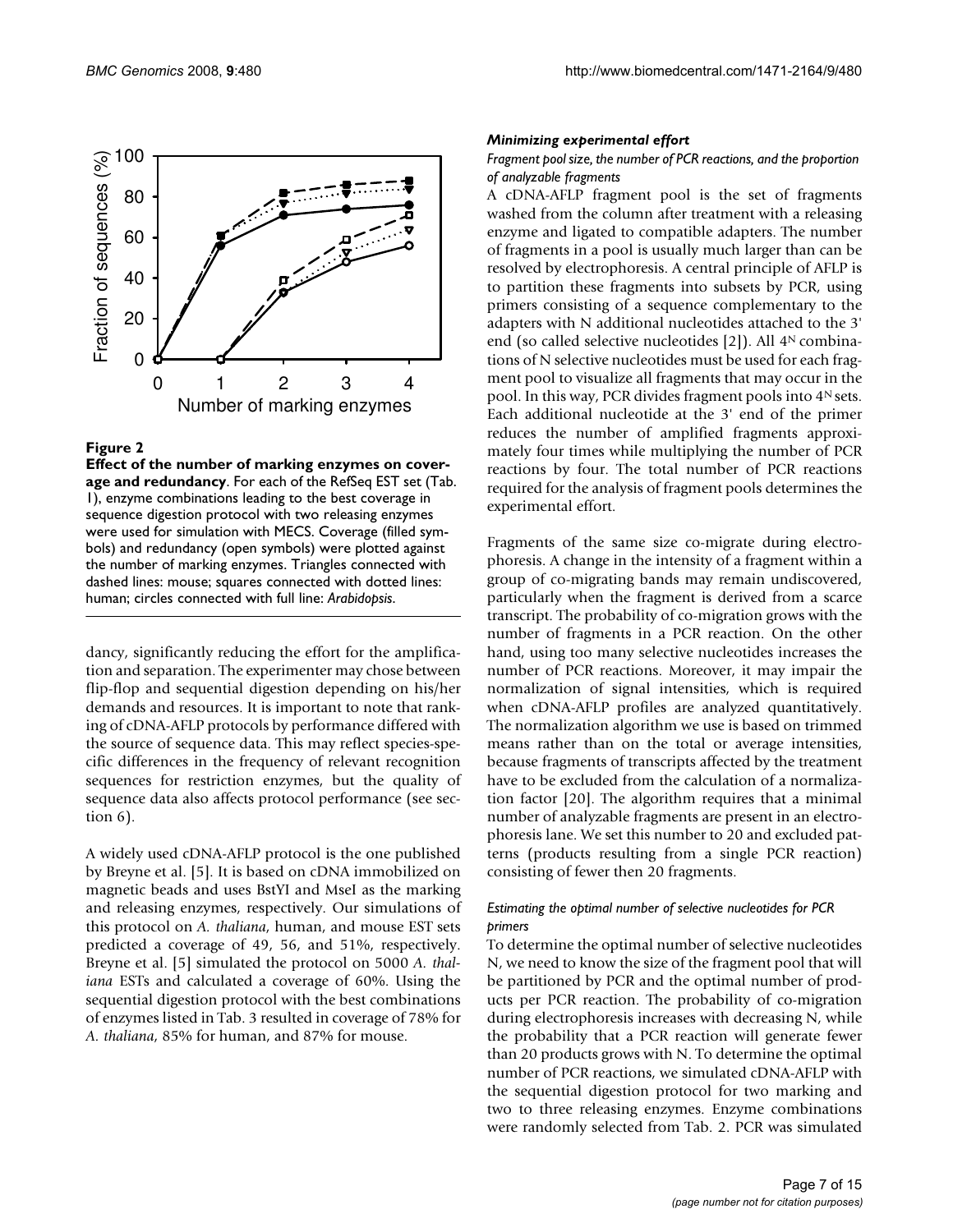#### **Origin of EST Protocol Marking enzyme Releasing enzyme Sequence coverage Sequence redundancy Fragment length (nucleotides)** *Arabidopsis thaliana* Single pair of enzymes TaqI TasI 49 % 0 % 209 Double pair of enzymes FatI TasI 65 % 29 % 203 MboI MseI Sequential digestion Fatl (A) Mbol (1), Tasl (2) 75 % 25 % 179 Mbol (B) Fatl (3), Tasl (4) FatI (A) Mbol (1), Msel (2), TasI (3) 78 % 30 % 183 Mbol (B) Fatl (4), Msel (5), TasI (6) Flip/Flop FatI MboI 64 % 0 % 155 Mbol Fatl **Mouse** Single pair of enzymes MboI MseI 54 % 0 % 230 Double pair of enzymes MboI TasI 75 % 32 % 230 Csp6I TaqI Sequential digestion MboI (A) Csp6I (1), FatI (2) 85 % 35 % 258 Csp6I (B) Mbol (3), Fatl (4) Mbol (A) Csp6I (I), Msel (2), FatI (3) 87 % 41 % 270 Csp6I (B) Msel (4), Mbol (5), FatI (6) Flip/Flop MboI Csp6I 75 % 0 % 211 Csp6I MboI **Human** Single pair of enzymes HinPI MseI 61 % 0 % 260 Double pair of enzymes MboI MseI 76 % 33 % 223 Csp6I TaqI

#### **Table 3: Comparison of cDNA-AFLP protocols**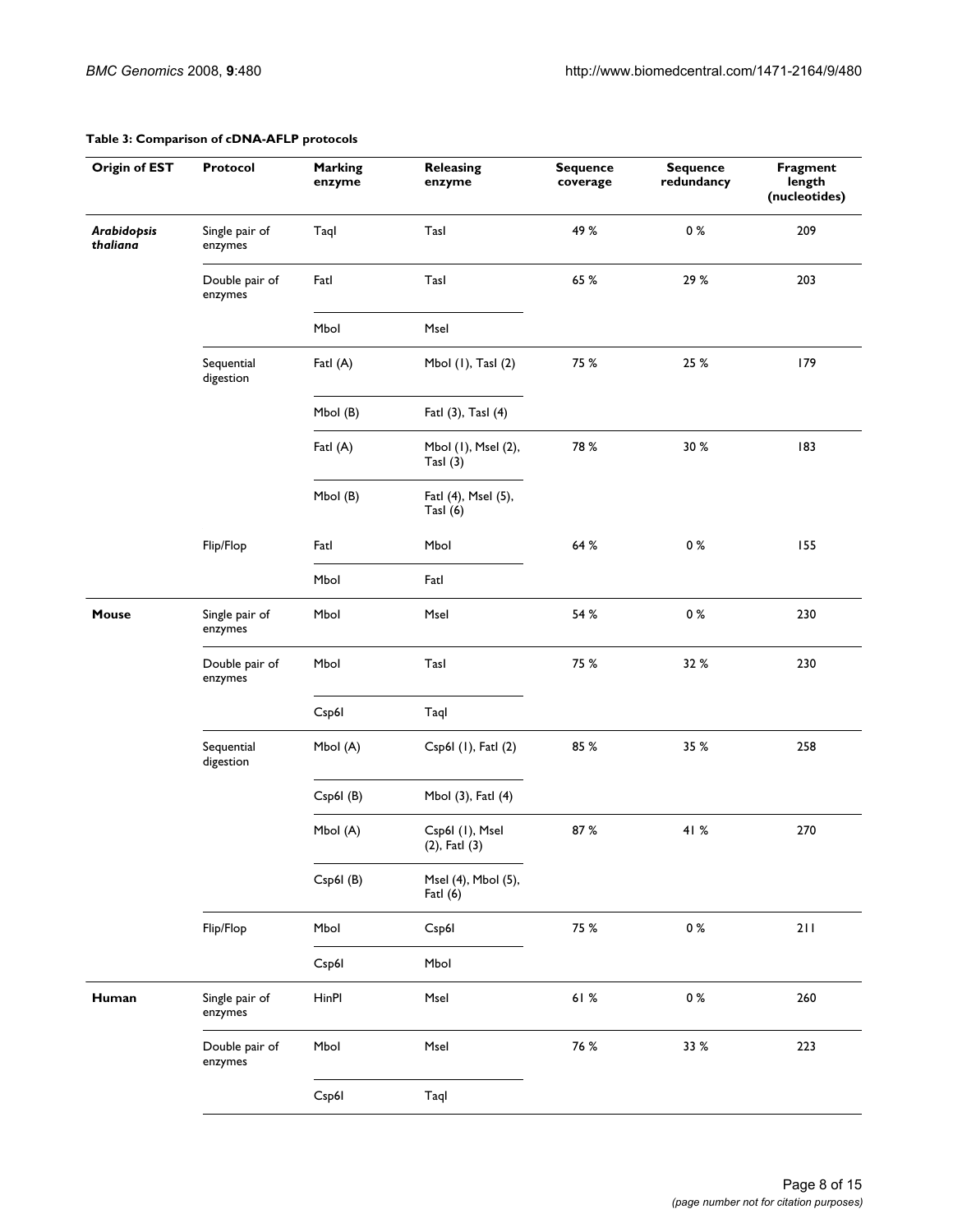| Sequential<br>digestion | Mbol (A) | Fatl (1), Csp6l (2)                    | 82%  | 31%   | 249 |  |
|-------------------------|----------|----------------------------------------|------|-------|-----|--|
|                         | Csp6I(B) | Mbol (3), Fatl (4)                     |      |       |     |  |
|                         | Mbol (A) | Csp6l (1), HinPl<br>$(2)$ , Fatl $(3)$ | 85 % | 35 %  | 274 |  |
|                         | Csp6I(B) | Mbol (4), Fatl (5),<br>HinPl $(6)$     |      |       |     |  |
| Flip/Flop               | Mbol     | Csp6l                                  | 76 % | $0\%$ | 228 |  |
|                         | Csp6l    | Mbol                                   |      |       |     |  |

#### **Table 3: Comparison of cDNA-AFLP protocols** *(Continued)*

cDNA-AFLP protocols were simulated with MECS software on *Arabidopsis*, mouse and human RefSeq ESTs. For the sequential digestion strategy, the order of marking enzymes (A, B) and releasing enzymes (1 to 6) is specified (see Fig. 1 for details).

with primers containing one to three selective nucleotides (total for both primers). For each PCR reaction, the products were sorted by size, and fragments of any size that occurred more than once were eliminated. Furthermore, products shorter than 40 bp or larger than 700 bp were eliminated. The fraction of fragments remaining in the set after the treatment was scored "analyzable." The results of these simulations are summarized in Fig. 3. Even with the optimal number of PCR products, only about 75% of the fragments are analyzable. Therefore, coverage values predicted by simulations that do not take co-migration into account and do not eliminate fragments that are too short or too long have to be reduced accordingly.

The source of EST data has no effect on the fraction of analyzable fragments. The optimal number of PCR products lies between 25 and 70. We must remember, however, that these fragments will be randomly distributed among PCR reactions. An N that leads to an average number of PCR products close to 25 would lead to a significant number of PCRs with fewer than 20 products, and such PCRs cannot be used for quantitative analysis. According to Fig. 3, N should be chosen to maximize the number of PCR reactions with the expected number of products between 25 and 70. We recommend that researchers select an N that will on average result in 30 to 70 PCR products. Because the number of PCR reactions for N selective nucleotides is 4N, the optimal value of N can be determined from the following inequities:

$$
M/30 > 4^N > M/70
$$

where M is the number of fragments in a pool. This leads to

$$
log M/0.602 - 2.45 > N > log M/0.602 - 3.06.
$$

Because  $(3.06 - 2.45) > 1$ , for certain M values no integer N satisfying both inequalities exists. In such a case, the closest value below the recommended range should be chosen. For example, 5000 fragments in a pool lead to recommendations  $N < 3.48$  and  $N > 3.08$ . When 3 (as the closest value below the range) is used, the average number



#### Figure 3

**Effect of the number of PCR products on the fraction of analyzable fragments**. For RefSeq EST data sets (Tab. 1), randomly selected enzyme combinations were used to simulate cDNA-AFLP with the sequential digestion. One to three selective nucleotides were attached to PCR primers. For each PCR reaction, the fraction of analyzable fragments (fragments between 40 bp and 700 bp with a length that occurred only once, at least 20 products per PCR) was plotted against the number of PCR products. Vertical bars indicate standard error. Black: *Arabidopsis*; red: mouse; green: human.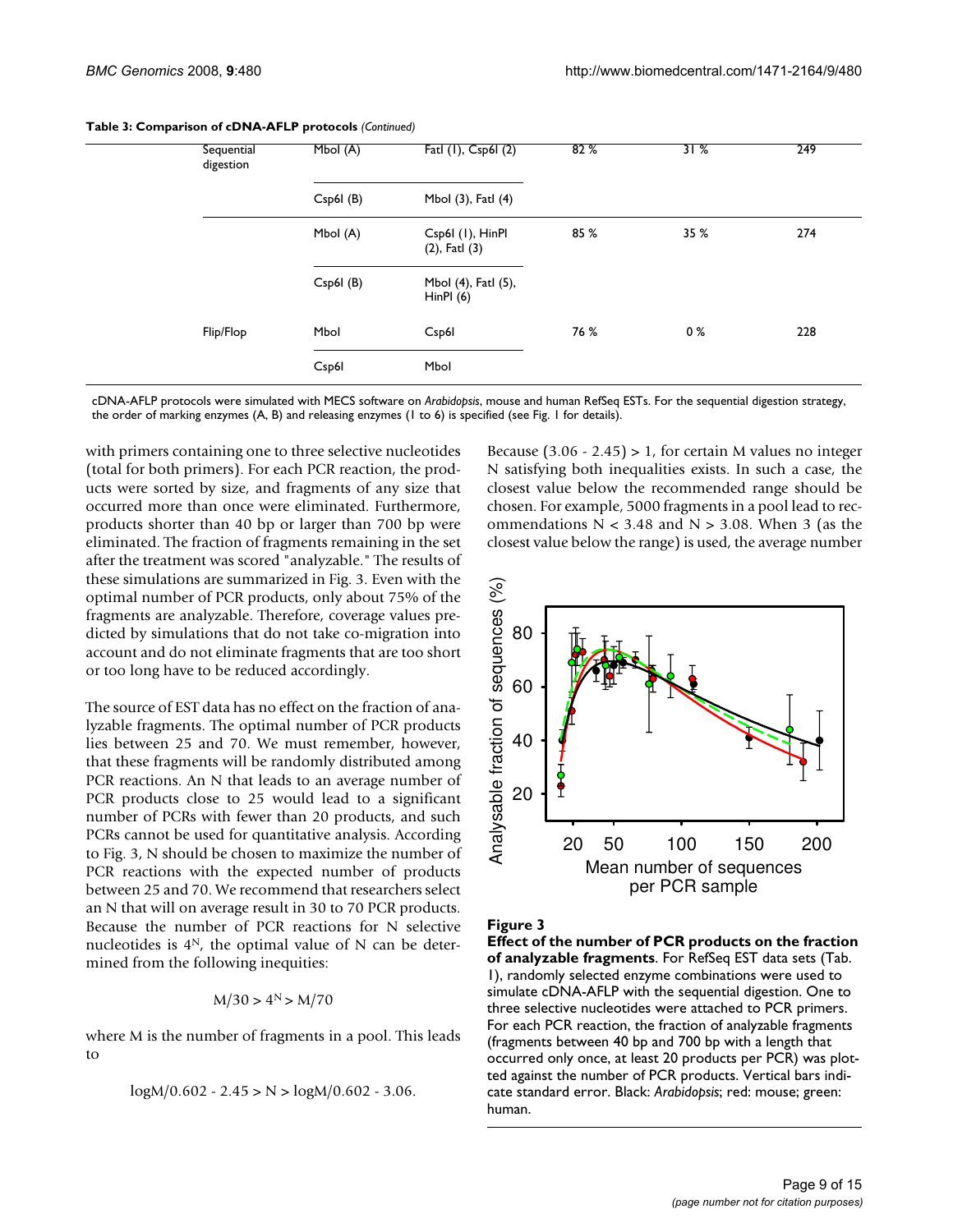of PCR products in a pool will be  $5000/64 = 78.1$ , which is reasonably close to the optimum in Fig. 3. Choosing N = 4, which would lead to an average number of fragments in a pool 5000/256, would waste half of the experimental effort, because the number of products in about 50% of PCR reactions would drop below 20, which is the limit set for normalization.

#### *The effect of partitioning cDNA-AFLP fragments into pools on the total number of PCR reactions*

The number of selective nucleotides N and consequently the number of PCR reactions  $4<sup>N</sup>$  is chosen based on the number of fragments in a pool as described in the previous section. In classical protocols, the template is digested with a pair of enzymes to generate a single fragment pool. When different enzyme combinations are used to enhance the coverage, several independent fragment pools are generated. In multiple digestion protocols, the order in which releasing enzymes are applied affects the partitioning of fragments into pools.

Let the number of PCR reactions required to analyze a pool of M fragments be 4N. Let the fragments be partitioned into P equally large pools and the number of PCR reactions required per pool according to the rules set in the previous section be  $4^{\circ}$ . If M/P is divisible by  $4^n$  for integer n, Q equals N -  $\ln_4(M/P)$  and the total number of PCR reactions does not change after partitioning fragments into pools:  $4^N = P^*4^Q$ . When M/P is not dividable by 4n, the total number of PCR reactions for fragments partitioned into pools may be lower or equal to the number of PCR reactions that would be required if all fragments were in one pool:  $4^N \ge P^*4^Q$ . Sequential digestion protocols may thus reduce the total PCR effort.

Fig. 4 displays the relationship between the number of fragments and the total number of PCR reactions for one, two, and six fragment pools. To simplify the calculation, a threshold value of 50 fragments was chosen, and the lowest number of PCR reactions expected to generate fewer than 50 products per PCR on the average was chosen for each pool. For protocols with two and six fragment pools, the number of PCR reactions was summed over all pools for two kinds of partitioning of the fragments into pools: the most favorable partitioning, leading to the lowest total number of PCR reactions (dotted lines), and the most unfavorable partitioning, leading to the highest number of PCR reactions (continuous line). Data points between these two extremes represent the results of simulations on EST sequences described in the previous sections. These results confirmed that partitioning fragments into pools may reduce the total PCR effort (compare the area delimited by the dotted and continuous line for different number of pools).



#### Figure 4

**Effect of partitioning fragments into mutually exclusive pools on the total number of PCRs**. The lowest number of PCR reactions generating not more than 50 products per PCR on the average is plotted against the number of cDNA-AFLP fragments. PCR is performed either on all fragments in one pool (green line, the number of PCRs equals to the number of primer combinations) or on two (red lines) or six (black lines) mutually exclusive pools of fragments (PCRs are summed up over all pools). For two and six fragment pools (red and black lines, respectively), dotted lines depict the optimal partition of fragments (minimum number of PCRs) while full lines depict the least favorable partition of fragments (maximum number of PCRs). The results of simulations are shown as diamonds.

#### *The effect of the order of releasing enzymes on coverage and PCR effort*

In simulations with MECS, we noticed that the total number of PCR reactions was affected by the order in which releasing enzymes were applied. We investigated this phenomenon systematically by simulating cDNA-AFLP for *Arabidopsis* RefSeq set (Tab. 1); in these simulations, MboI was the marking enzyme, and the releasing enzymes (TasI, ApoI, and Cfr10I) were applied in different orders. TasI is a frequent cutter, ApoI cleaves with an intermediate frequency, and Cfr10I cuts relatively infrequently (see Tab. 2). After simulating all six orders of these releasing enzymes, we found that while the coverage was similar in all simulations, the total number of PCR reactions fluctuated between 80 and 260 (data not shown).

The reason for this phenomenon was that the sizes of fragment pools differed. A large DNA pool must be partitioned into more sets (using a higher number of selective nucleotides), resulting in a higher number of PCR reac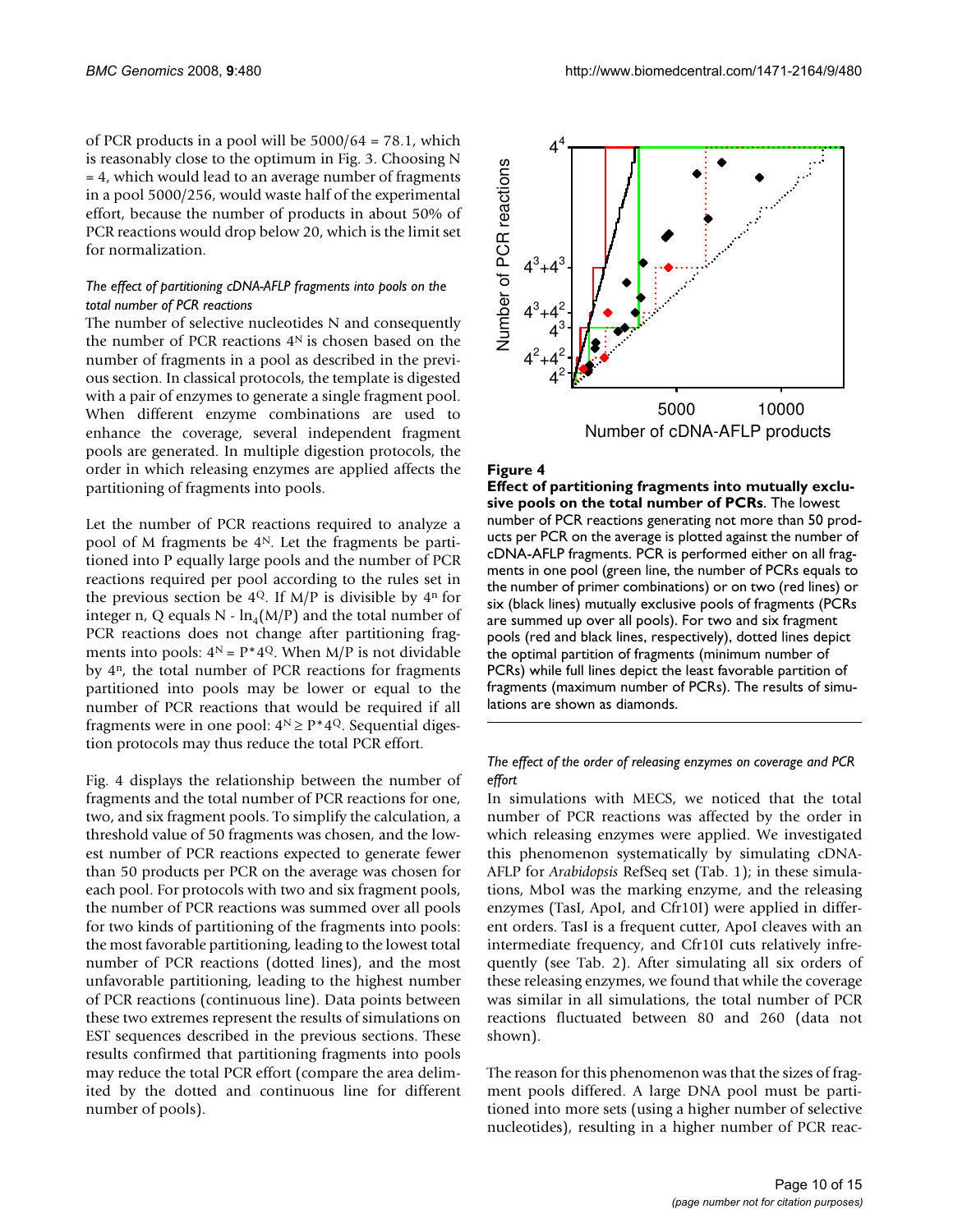tions. When all releasing enzymes cleave a cDNA set with similar frequencies, the size of fragment pools tends to decrease in pools consecutively released from the column as the amount of DNA substrate for the enzymes decreases. We hypothesized that using frequently cleaving enzymes at early steps would enhance this tendency while using less frequently cutting enzymes at the beginning would compensate for the loss of DNA substrate during sequential digestion. Simulations have not confirmed this assumption: When many enzyme combinations were compared, no correlation was found between the size of the PCR effort and the orders of enzymes cutting with different frequencies (Tab. 4).

*Minimization of redundancy by pre-restriction of immobilized cDNA* The use of more than one marking enzyme generates redundant signals for sequences that contain targets for two or more enzymes. This redundancy can be reduced by treating each immobilized DNA set with the marking enzymes used for the other sets. This treatment is called pre-restriction. All immobilized sets can eventually be digested with all marking enzymes, which we designated "complete pre-restriction." In this case, only the selection of the adapters for ligation determines which enzymegenerated DNA ends are used for marking and which merely reduce redundancy. When some immobilized sets are pre-restricted while others are not, we designate the treatment "partial pre-restriction."

Pre-restriction suppresses redundancy and thus reduces the total number of PCR reactions but it may reduce the coverage. Consider a cDNA fragment containing recognition sites for marking enzymes A (close to 5' end) and B (close to 3' end). When target sites for releasing enzymes are present between the site B and the 3' end, the fragment may be detected in both A- and B-labeled pools (depending on the length of fragments liberated by the releasing enzymes). Pre-restriction of the set to which adapter A will be ligated (called set A) with enzyme B removes site A and prevents the detection of this fragment in set A. The fragment might still be detected in set B (regardless of whether set B was pretreated with enzyme A). If, however, no target for the releasing enzymes exists between site B and 3' end, or when the distance between site B and the closest site for a releasing enzyme on its 3' side is too short, the fragment will escape detection in set B. In such a case, pre-restriction with enzyme A reduces coverage rather than redundancy. Partial pre-restriction (i.e., pre-restriction of some but not all immobilized cDNA sets) may be used as a trade-off between redundancy and coverage reduction. MECS implements optional partial pre-restriction. When pre-restriction is activated, the first marking enzyme is applied to all sets of immobilized DNA.

The effect of pretreatment on coverage, redundancy, and fragment length was investigated by simulating cDNA-AFLP on three sequence sets using two marking enzymes and three releasing enzymes. The results are shown in Tab. 5. Complete pre-restriction entirely eliminated redundancy, resulting in a significant reduction of the number of PCR reactions for all three cDNA sets. At the same time, the coverage dropped by 22–37%, and the average size of detected fragments was reduced by 22–41%. Partial prerestriction in the form used in the simulation (one cDNA set was treated with both marking enzymes, the other was digested only with its cognate marking enzyme) led to unpredictable changes both in coverage and the number of PCR reactions, but it did not significantly affect the fragment size. Partial pre-restriction under the simulated conditions is therefore not recommended. Complete pre-

| Table 4: Effect of the order of releasing enzymes on cDNA-AFLP performance |  |  |
|----------------------------------------------------------------------------|--|--|
|----------------------------------------------------------------------------|--|--|

| RE I | <b>RE 2</b> | <b>RE3</b> | Coverage | Redundancy | <b>PCR</b> samples | Ø Fragment length (nucleotides) |
|------|-------------|------------|----------|------------|--------------------|---------------------------------|
| L    | M           | H          | 65 %     | 38 %       | 713                | 226                             |
| L    | H           | M          | 65 %     | 38 %       | 624                | 219                             |
| M    | L.          | H          | 65 %     | 38 %       | 672                | 226                             |
| M    | н           | L          | 65 %     | 38 %       | 648                | 226                             |
| н    | L           | M          | 64 %     | 38 %       | 552                | 217                             |
| н    | M           | L          | 64 %     | 38 %       | 552                | 217                             |

Simulation of cDNA-AFLP with sequential digestion protocol on Arabidopsis RefSeq data was performed using marking enzymes MboI and FatI and six releasing enzymes with different frequencies of occurrence: frequently cutting enzyms H (TasI and MseI), enzymes with a medium frequency of occurrence M (BsaWI and TatI) and infrequently cutting enzymes L (AcyI and CfrI). For each permutation of H, L and M enzyme classes, cDNA-AFLP were simulated for 8 permutations of the releasing enzymes (RE). Average values of coverage, redundancy, PCR effort and fragment length for each permutation of H, L and M were calculated.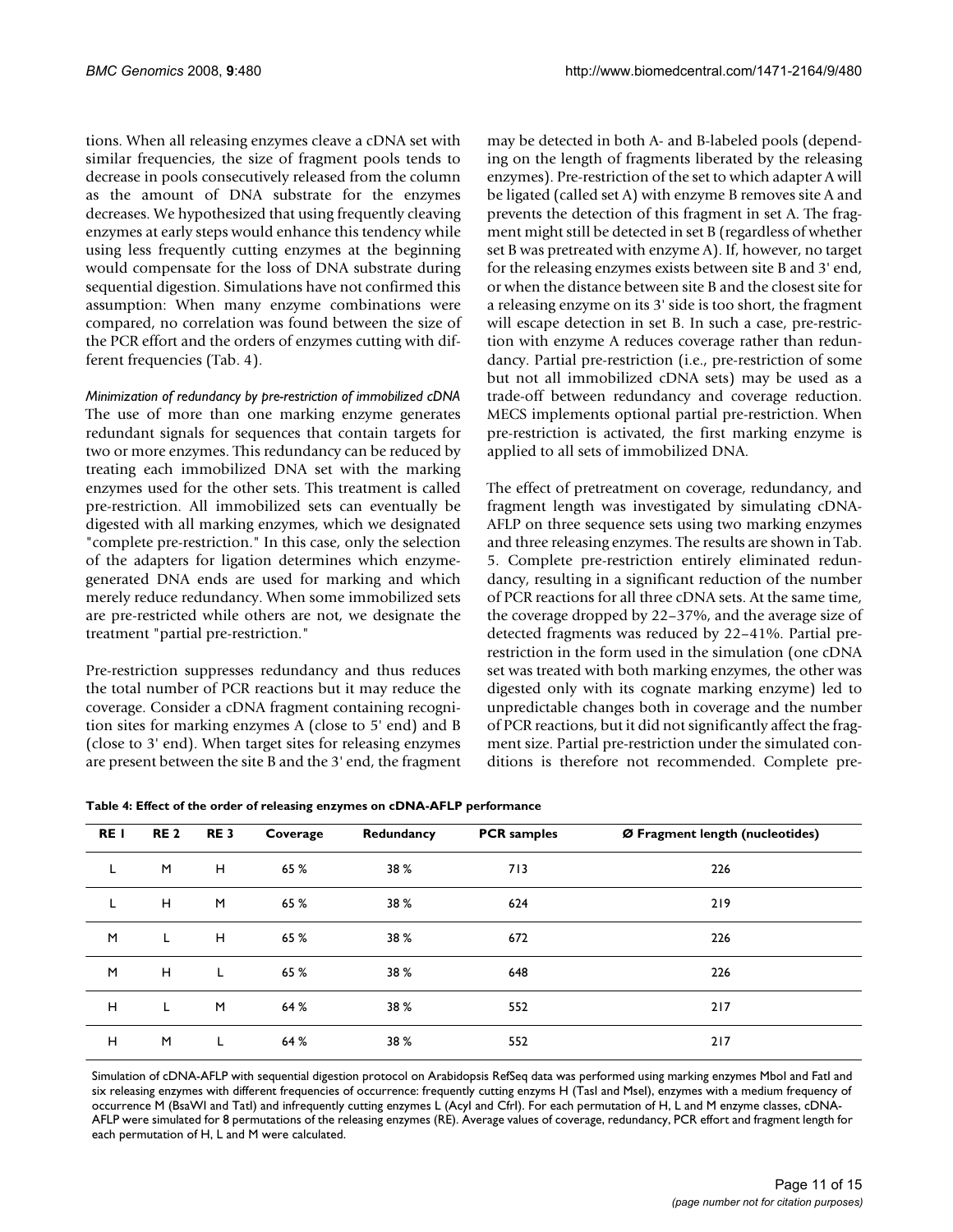#### **Table 5: Pre-restriction of immobilized cDNA**

|                              | No pre-restriction |              | <b>Partial pre-restriction</b> |              | <b>Full pre-restriction</b> |              |  |  |  |
|------------------------------|--------------------|--------------|--------------------------------|--------------|-----------------------------|--------------|--|--|--|
| Arabidopsis thaliana         |                    |              |                                |              |                             |              |  |  |  |
| <b>Marking enzymes</b>       | Fatl               | Mbol         | HinPl                          | Mbol         | Fatl                        | Mbol         |  |  |  |
| <b>Releasing enzymes</b>     | Mbol               | Fatl         | Msel                           | Msel         | Mbol                        | Fatl         |  |  |  |
|                              | Msel<br>Tasl       | Msel<br>Tasl | Tasl<br>Taql                   | Tasl<br>Taql | Msel<br>Tasl                | Msel<br>Tasl |  |  |  |
| Sequence coverage            | 78 %               |              | 70 %                           |              | 52 %                        |              |  |  |  |
| Sequence redundancy          | 30 %               |              | 30 %                           |              | $0\%$                       |              |  |  |  |
| Average fragment length (nt) | 183                |              |                                | 237          |                             | 142          |  |  |  |
| <b>PCR</b> reactions         |                    | 100%         |                                | 125 %        |                             | 36 %         |  |  |  |
|                              |                    | <b>Mouse</b> |                                |              |                             |              |  |  |  |
| <b>Marking enzymes</b>       | Mbol               | Csp6l        | HinPl                          | Mbol         | Mbol                        | Csp6l        |  |  |  |
| <b>Releasing enzymes</b>     | Csp6l<br>Msel      | Msel<br>Mbol | Tasl                           | Tasl<br>Msel | Csp6l                       | Msel<br>Mbol |  |  |  |
|                              | Fatl               | Fatl         | Msel<br>Taql                   | Taql         | Msel<br>Fatl                | Fatl         |  |  |  |
| Sequence coverage            | 87 %               |              | 81%                            |              |                             | 50 %         |  |  |  |
| Sequence redundancy          | 41%                |              | 35 %                           |              |                             | 0%           |  |  |  |
| Average fragment length (nt) | 270                |              | 271                            |              | 159                         |              |  |  |  |
| <b>PCR</b> reactions         | 100 %              |              | 39%                            |              | 25 %                        |              |  |  |  |
|                              |                    | Human        |                                |              |                             |              |  |  |  |
| <b>Marking enzymes</b>       | Mbol               | Csp6l        | HinPl                          | Mbol         | Mbol                        | Csp6l        |  |  |  |
| <b>Releasing enzymes</b>     | Cspl<br>HinPl      | Mbol<br>Fatl | Msel<br>Tasl                   | Msel<br>Tasl | Cspl<br>HinPl               | Mbol<br>Fatl |  |  |  |
|                              | Fatl               | HinPl        | Taql                           | Taql         | Fatl                        | HinPl        |  |  |  |
| Sequence coverage            | 85 %               |              | 84 %                           |              | 63 %                        |              |  |  |  |
| Sequence redundancy          | 35 %               |              | 40 %                           |              | $0\%$                       |              |  |  |  |
| Average fragment length (nt) | 274                |              | 292                            |              | 182                         |              |  |  |  |
| <b>PCR</b> reactions         | 100 %              |              | 86 %                           |              | 61%                         |              |  |  |  |

Simulation of cDNA-AFLP with sequential digestion protocol on Arabidopsis, human and mouse RefSeq ESTs was performed. Optimal combination of restriction enzymes (2 marking in combination with 3 releasing enzymes) with the highest sequence coverage was used to compare the effect of partial pre-restriction and full pre-restriction options on maximal transcript coverage, sequence redundancy, average fragment length and reduction of PCR effort (relative to the maximal number of PCR by one of the options).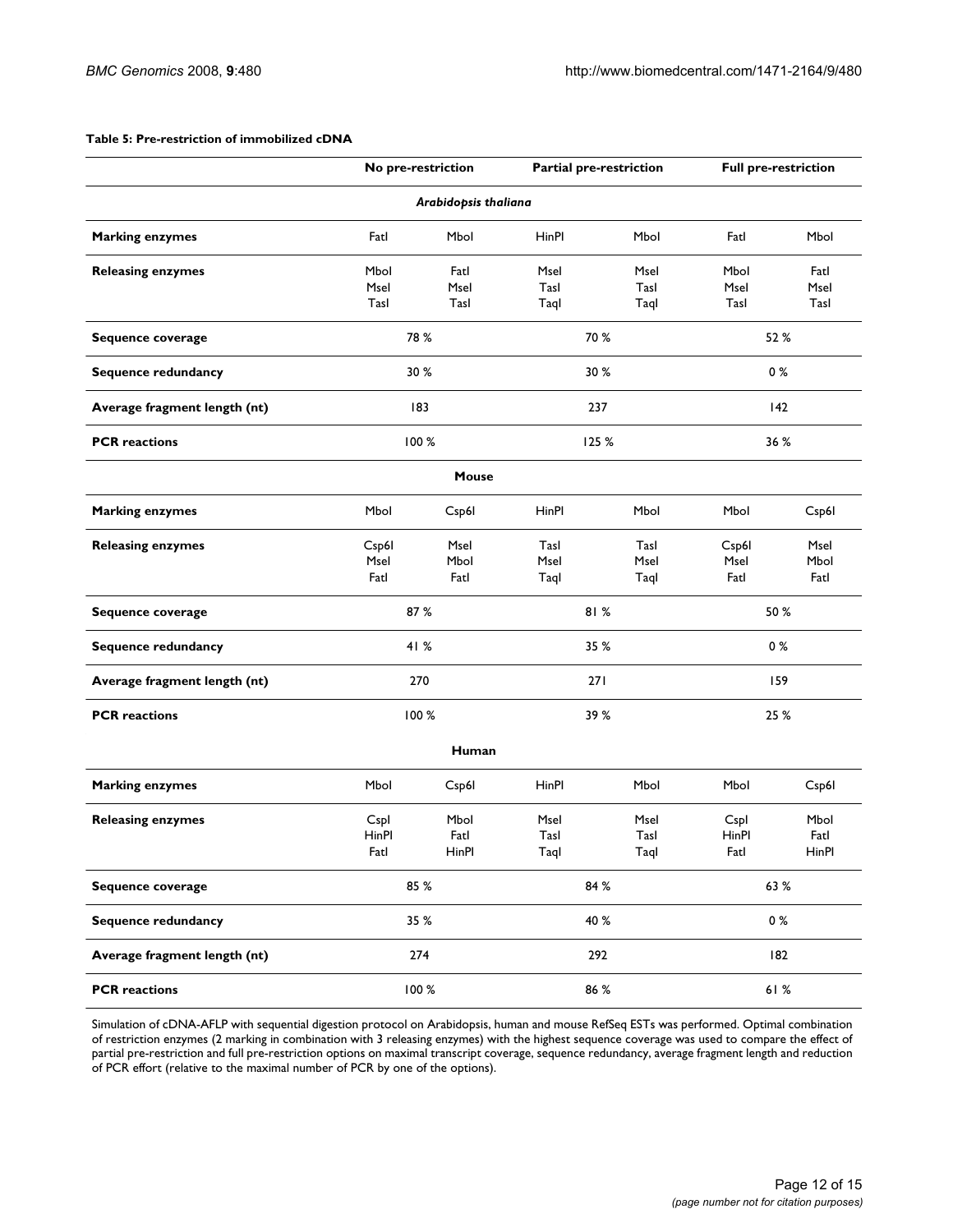restriction is advantageous when resources are limited. For example, 52% coverage can be achieved in *A. thaliana* with a complete pre-restriction. Given the same number of PCR reactions without pre-restriction, the expected coverage would be only 28% (calculated from data in Tab. 5). When resources are not limited, pre-restriction should not be used. In the *A. thaliana* case, 78% coverage can be achieved without pre-restriction for the cost of three times more PCR reactions.

#### *Low quality EST impede simulation*

While comparing cDNA-AFLP protocols, we noticed that the quality of sequence data used for the simulations affected the coverage. Comparing the results obtained with RefSeq and UniGene cDNA sets confirmed this observation in that coverage was lower for the UniGene set (Fig. 5). RefSeq are subsets of high-quality sequences from UniGene (see Tab. 1 for details). The RefSeq and UniGene data sets for *A. thaliana* differ mainly in the higher number of ambiguous bases in UniGene data while the average sequence lengths are similar. Mouse and human data differ much more in the average sequence length but the difference in the proportion of ambiguous nucleotides is comparable to *A. thaliana* data.

Results in Fig. 5 indicated that average fragment length rather than quality of sequence data was responsible for the improved coverage of RefSeq sets vs. UniGene data.



### **Figure 5**

**Effect of sequence quality on coverage**. cDNA-AFLP were simulated on RefSeq and UniGene sequences using the sequential digestion protocol with two marking and three releasing enzymes. Enzyme combinations leading to the highest coverage were selected from the set listed in Tab. 2.

We investigated this phenomenon in detail by generating defined low-quality sequence data. This was achieved by introducing ambiguous nucleotides at random positions and artificially truncating EST sequences from RefSeq sets from their 5' end. When encountering a potential recognition site for a restriction enzyme that contains an ambiguous nucleotide, the software classifies the position as if no recognition sites were present. Truncated sequences may lose recognition sites for restriction enzymes, too. Both manipulations potentially decrease the coverage.

The results of cDNA-AFLP simulations on polluted and truncated data using a sequential digestion protocol are shown in Figs. 6 and 7. The simulations confirmed that the length of EST sequences greatly affects the coverage of cDNA-AFLP. The simulation tolerates rather high levels of ambiguous nucleotides. While ambiguous nucleotides do not occur in real cDNA-AFLP experiments, the presence of short cDNA sequences is a typical consequence of RNA degradation. Our results emphasize the importance of measures increasing the length of cDNA sequences, such as protection of mRNA from degradation and the use of RNaseH-defective reverse transcriptase.



### Figure 6

**Effect of ambiguous nucleotides on cDNA-AFLP coverage as estimated by simulation**. Modified EST sets were generated from RefSeq sequences by labeling different fractions of randomly selected nucleotides as ambiguous using a Perl script. cDNA-AFLP sequential digestion protocol was simulated using the optimal combinations of two marking and three releasing enzymes, and the coverage was plotted against the fraction of ambiguous nucleotides. Squares connected by a dotted line: mouse; triangles connected by a dashed line: human; circles connected by a filled line: *Arabidopsis*.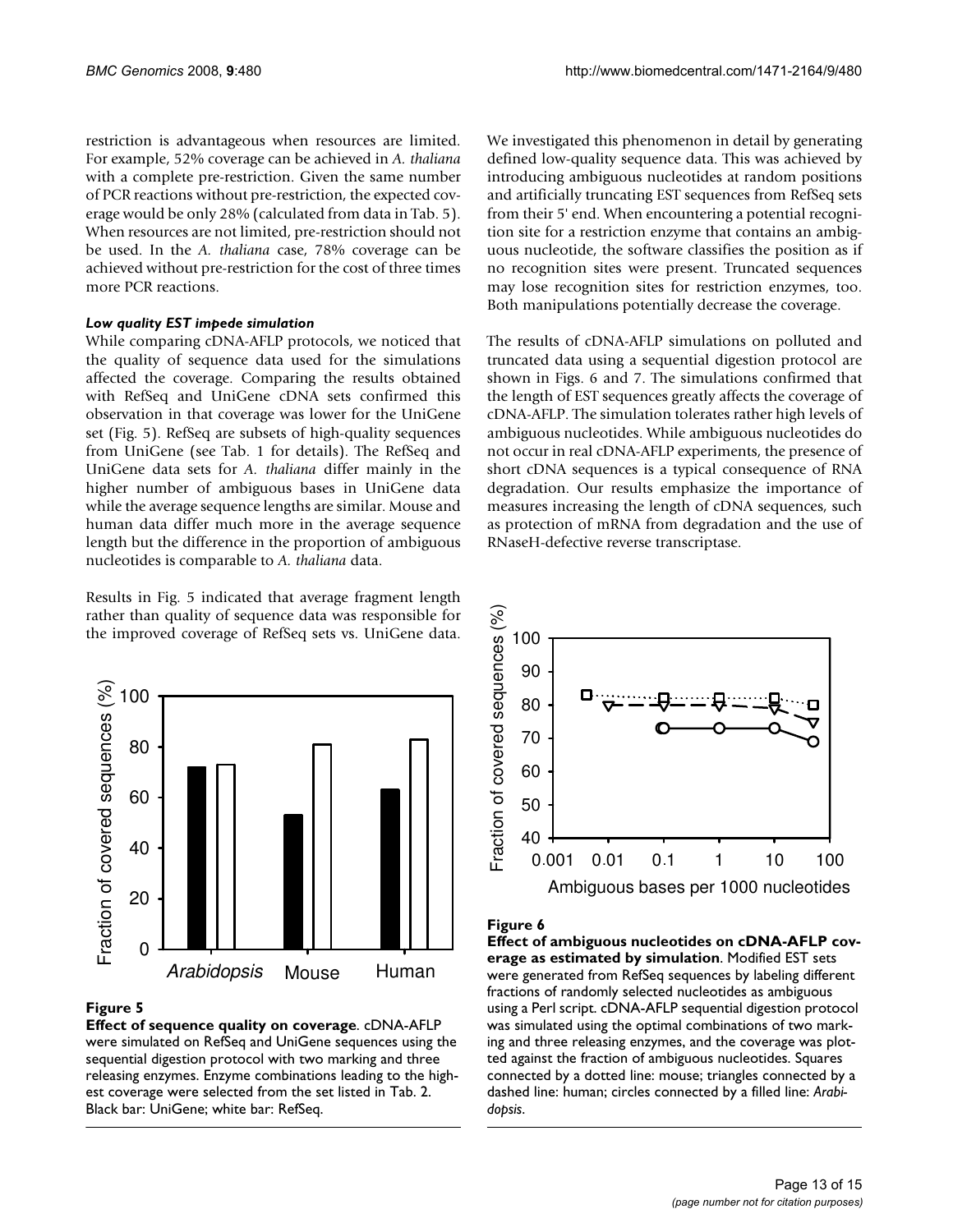

### **Figure 7**

**Effect of sequence length on coverage**. Modified EST sets were generated from RefSeq sequences by truncating the sequences from the 5' end to a various extent. cDNA-AFLP sequential digestion protocol was simulated using the optimal combinations of two marking and three releasing enzymes. Squares connected by a dotted line: mouse; triangles connected by a dashed line: human; circles connected by a filled line: *Arabidopsis*.

### **Conclusion**

Simulation of cDNA-AFLP on transcripts from *Arabidopsis thaliana*, mouse, and human revealed that sequential digestion of immobilized cDNA provides the best performance among cDNA-AFLP protocols in terms of coverage, redundancy, fragment length, and the total number of PCRs. Pre-digestion of immobilized cDNA with marking enzymes not used for marking as a redundancy-reducing measure does not improve the overall performance of the method. As a trade-off between minimizing the number of bands co-migrating during electrophoresis and maximizing PCR reactions with products suitable for normalization, primers generating 30 to 70 amplicons per reaction provide the highest fraction of analyzable fragments. While the sequential application of two marking enzymes and two to three releasing enzymes is suitable for cDNA-AFLP profiling in *A. thaliana*, human, and mice, simulations on genuine EST sequences are recommended for optimizing the cDNA-AFLP strategy for organisms with different transcriptome characteristics.

#### **Materials and methods** *Sequence data*

EST collections of *Arabidopsis thaliana*, *Mus musculus*, and *Homo sapiens* were obtained from NCBI UniGene database [21]. The UniGene database consists of non-redundant, curated collections of transcript sequences of *Arabidopsis*, mouse, and human. In addition to full-length sequences of well-characterized genes, partial transcript sequences of at least 100 bp have been included in UniGene databases. While splicing variants for a gene are unified to a single entry, ESTs often contain non-overlapping 5' and 3' reads from the same cDNA clone, which leads to redundant representation of such transcripts. The NCBI Reference Sequence (RefSeq) database [22] consists of high-quality nonredundant sequences. Differences in data quality between these two sets are summarized in Tab. 1.

### *Restriction enzymes*

A collection of 18 commercially available restriction enzymes (tetra- and penta-cutters) was used for cDNA-AFLP simulation (Tab. 2). Recognition sites of these enzymes are single palindrome sequences, and cleavage generates 5'-end overhangs.

#### *Software*

For the present study, we developed an interactive PERL script 'MECS' (multiple enzyme cDNA simulation) that simulates different cDNA-AFLP protocols for a given set of transcripts. Depending on the protocol, MECS identifies restriction sites for a given set of restriction enzymes on the input set of transcripts, generates fragment pools, and evaluates statistical features such as coverage, redundancy, and average fragment length.

### **Availability and requirements**

Project name: Multiple Enzyme CDNA Simulation (MECS)

Operating system(s): Any platform with Perl installed.

Programming language: Perl

Other requirements: -

License: Free

Perl code, a user guide and additional files needed for the use of the software are provided in Additional file 1 (a ZIP archive).

### **List of abbreviations**

AFLP: amplified fragment length polymorphism; bp: base pair; EST: expressed sequence tag; MECS: Multiple Enzyme cDNA-AFLP Simulation Software.

### **Authors' contributions**

AW suggested sequential digestion of immobilized DNA, performed computer simulations and wrote parts of the manuscript. DP wrote MECS tool and extended its func-